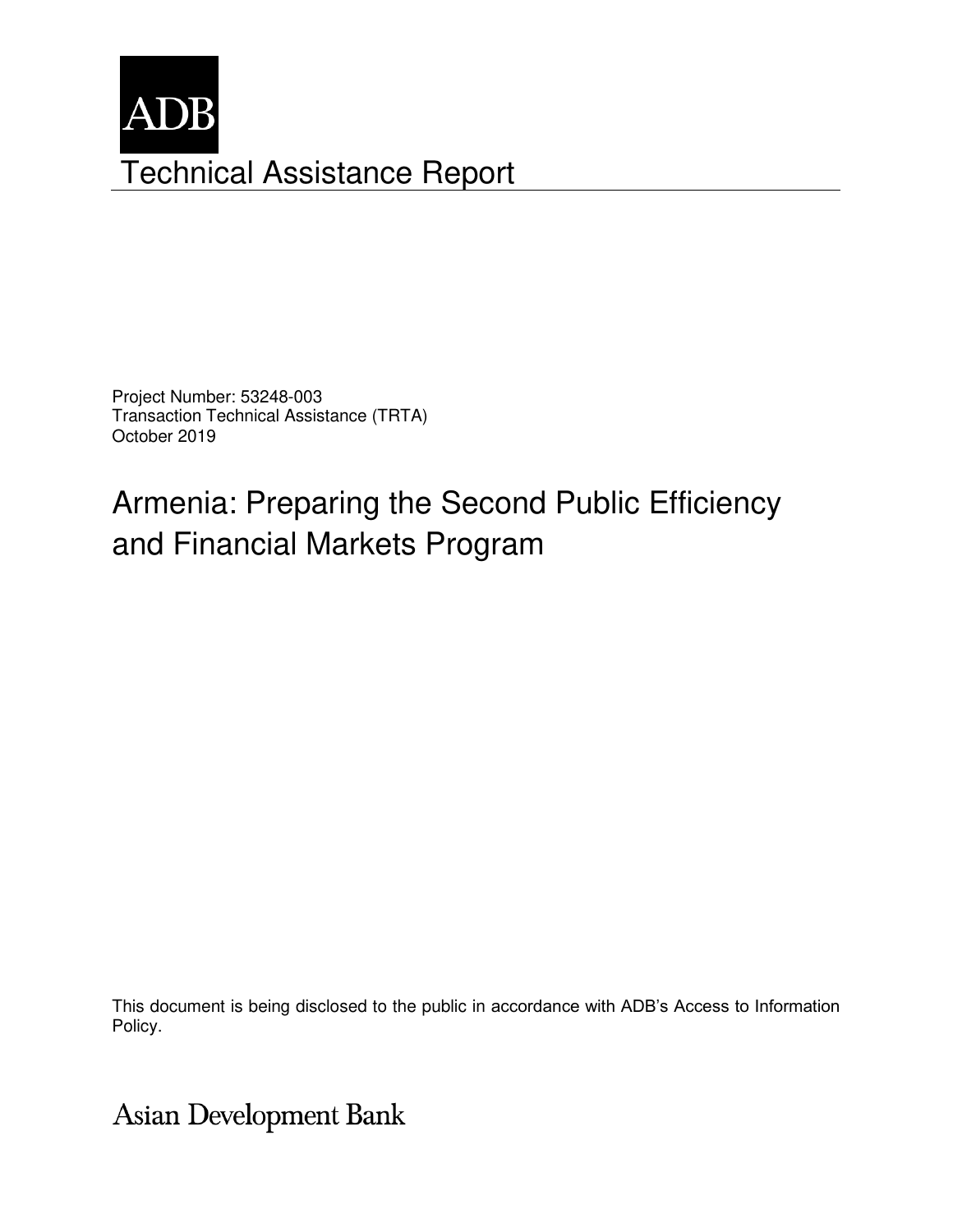#### **CURRENCY EQUIVALENTS**

(as of 16 September 2019)

| Currency unit | - | dram (AMD) |
|---------------|---|------------|
| ***** ^^      |   | *^ ^^^*    |

| AMD1.00 | $=$ | \$0.0021  |
|---------|-----|-----------|
| \$1.00  | $=$ | AMD476.51 |

#### **ABBREVIATIONS**

| <b>ADB</b>  | Asian Development Bank                   |
|-------------|------------------------------------------|
| <b>CBA</b>  | Central Bank of Armenia                  |
| <b>MOE</b>  | Ministry of Economy                      |
| <b>MOF</b>  | Ministry of Finance                      |
| <b>MTDS</b> | <b>Medium Term Debt Strategy</b>         |
| <b>PDMD</b> | <b>Public Debt Management Department</b> |
| <b>PPP</b>  | public-private partnerships              |
| TA          | technical assistance                     |

#### **NOTE**

In this report, "\$" refers to United States dollars.

| <b>Vice-President</b><br><b>Director General</b><br><b>Director</b> | Shixin Chen, Operations 1<br>Werner E. Liepach, Central and West Asia Department (CWRD)<br>Tarig H. Niazi, Public Management, Financial Sector, and Trade<br>Division, CWRD                                                                                                                                                                                                                                                                              |
|---------------------------------------------------------------------|----------------------------------------------------------------------------------------------------------------------------------------------------------------------------------------------------------------------------------------------------------------------------------------------------------------------------------------------------------------------------------------------------------------------------------------------------------|
| <b>Team leader</b><br><b>Team members</b>                           | Joao Farinha Fernandes, Senior Financial Sector Economist, CWRD<br>Rafael Aquino, Operations Analyst, CWRD<br>Ethyl Bulao-Lorena, Senior Operations Assistant, CWRD<br>Rogerio de Almeida Vieira de Sa, Young Professional, CWRD<br>Christina Pak, Principal Counsel, Office of the General Counsel<br>Hanif Rahemtulla, Senior Public Management Specialist, Sustainable<br>Development and Climate Change Department<br>Laisiasa Tora, Economist, CWRD |

In preparing any country program or strategy, financing any project, or by making any designation of or reference to a particular territory or geographic area in this document, the Asian Development Bank does not intend to make any judgments as to the legal or other status of any territory or area.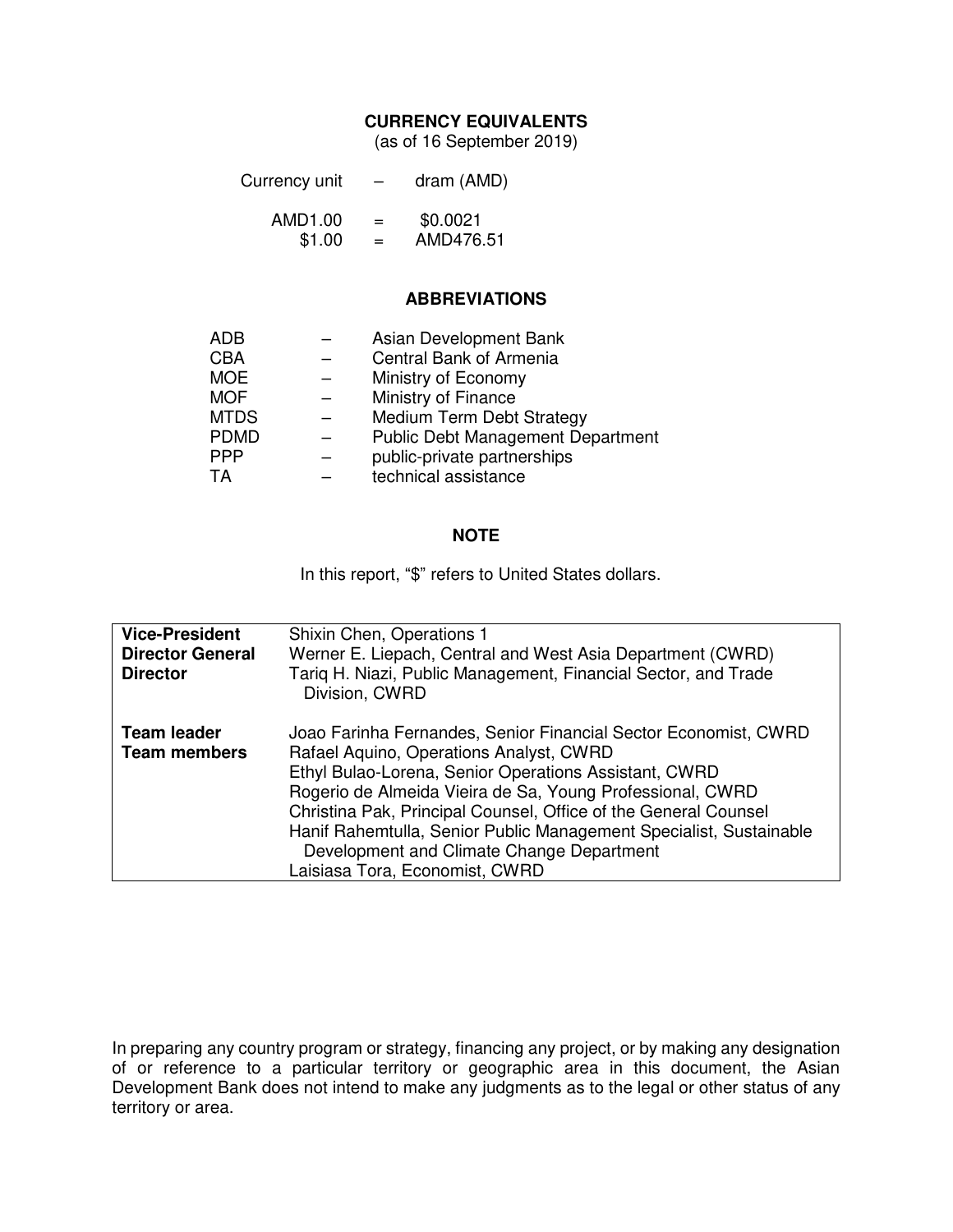## **CONTENTS**

|    |                                                                                                                                    | Page   |
|----|------------------------------------------------------------------------------------------------------------------------------------|--------|
|    | TRANSACTION TECHNICAL ASSISTANCE AT A GLANCE                                                                                       |        |
| I. | THE ENSUING PROGRAM                                                                                                                |        |
| П. | THE TECHNICAL ASSISTANCE                                                                                                           |        |
|    | Justification<br>А.<br>В.<br><b>Outputs and Activities</b><br>Cost and Financing<br>C.<br><b>Implementation Arrangements</b><br>D. | 3<br>3 |
|    | <b>APPENDIXES</b>                                                                                                                  |        |
| 1. | Cost Estimates and Financing Plan                                                                                                  | 5      |
| 2. | <b>List of Linked Documents</b>                                                                                                    | 6      |
|    |                                                                                                                                    |        |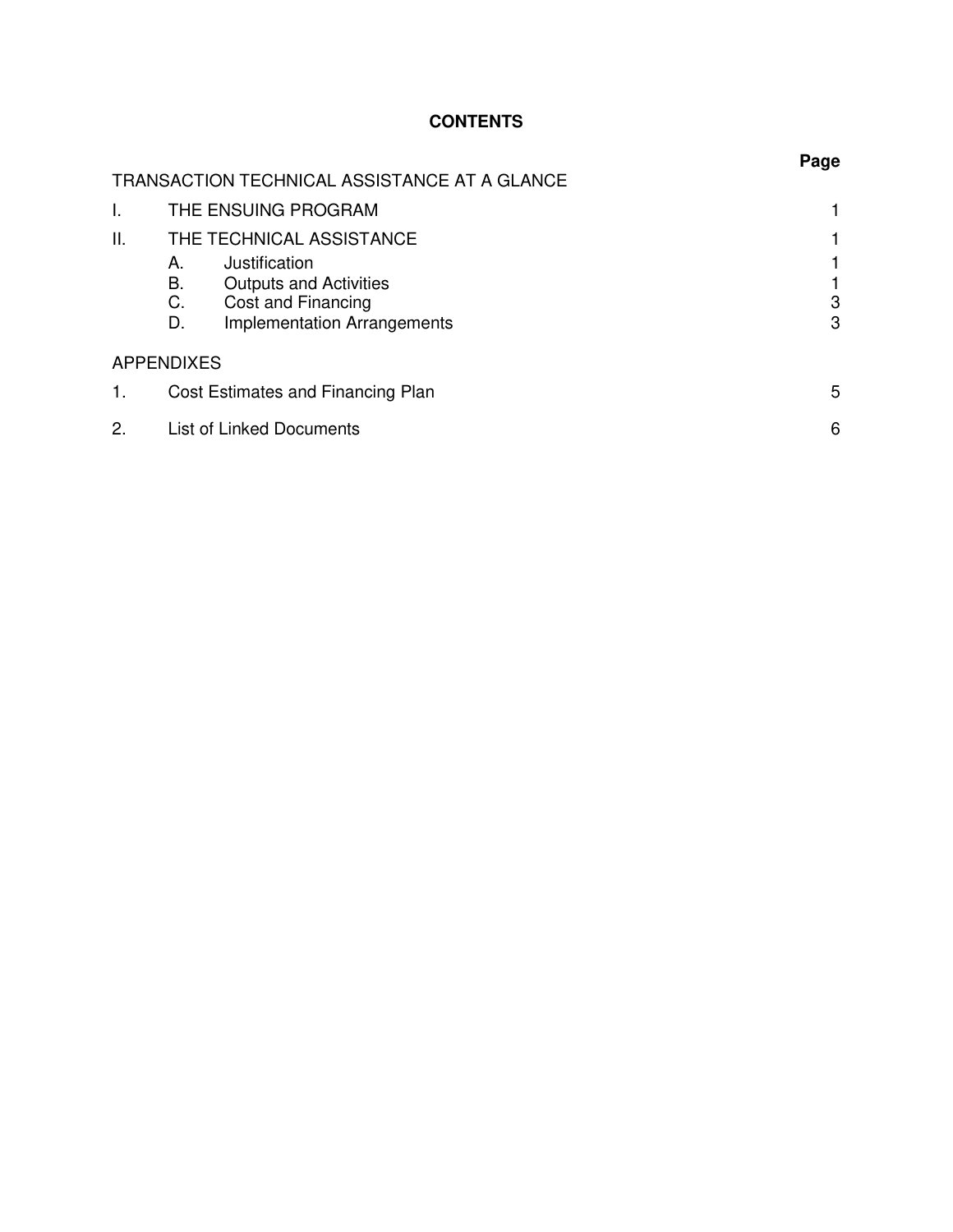|                |                                                                                                                                                                                                                         | TRANSACTION TECHNICAL ASSISTANCE AT A GLANCE                            |                                      |                                                                    |                            |                                      |
|----------------|-------------------------------------------------------------------------------------------------------------------------------------------------------------------------------------------------------------------------|-------------------------------------------------------------------------|--------------------------------------|--------------------------------------------------------------------|----------------------------|--------------------------------------|
| 1 <sup>1</sup> | <b>Basic Data</b>                                                                                                                                                                                                       |                                                                         |                                      |                                                                    | Project Number: 53248-003  |                                      |
|                | <b>Project Name</b>                                                                                                                                                                                                     | Preparing the Second Public Efficiency<br>and Financial Markets Program |                                      | <b>Department/Division</b>                                         | <b>CWRD/CWPF</b>           |                                      |
|                | <b>Nature of Activity</b><br><b>Modality</b>                                                                                                                                                                            | <b>Project Preparation</b><br>Regular                                   | <b>Executing Agency</b>              |                                                                    | Asian Development Bank     |                                      |
|                | <b>Country</b>                                                                                                                                                                                                          | Armenia, Republic of                                                    |                                      |                                                                    |                            |                                      |
| 2.             | <b>Sector</b>                                                                                                                                                                                                           | Subsector(s)                                                            |                                      |                                                                    | ADB Financing (\$ million) |                                      |
|                | Finance<br>Banking systems and nonbank financial institutions<br>Central banking systems<br>Infrastructure finance and investment funds<br>Money and capital markets<br>Small and medium enterprise finance and leasing |                                                                         |                                      |                                                                    |                            | 0.11<br>0.11<br>0.11<br>0.11<br>0.11 |
|                | Public sector<br>management                                                                                                                                                                                             | Economic affairs management                                             |                                      |                                                                    |                            | 0.10                                 |
|                |                                                                                                                                                                                                                         | Public expenditure and fiscal management                                |                                      |                                                                    |                            | 0.10                                 |
|                |                                                                                                                                                                                                                         |                                                                         |                                      |                                                                    | <b>Total</b>               | 0.75                                 |
|                |                                                                                                                                                                                                                         |                                                                         |                                      | <b>Climate Change Information</b>                                  |                            |                                      |
| ✔              | 3. Operational Priorities<br>Addressing remaining poverty and reducing inequalities                                                                                                                                     |                                                                         | Climate Change impact on the Project |                                                                    | Low                        |                                      |
| ✔              |                                                                                                                                                                                                                         | Strengthening governance and institutional capacity                     |                                      |                                                                    |                            |                                      |
| ◢              | Fostering regional cooperation and integration                                                                                                                                                                          |                                                                         |                                      |                                                                    |                            |                                      |
|                |                                                                                                                                                                                                                         |                                                                         |                                      |                                                                    |                            |                                      |
|                | <b>Sustainable Development Goals</b><br>SDG 1.a                                                                                                                                                                         |                                                                         |                                      | <b>Gender Equity and Mainstreaming</b><br>No gender elements (NGE) |                            |                                      |
|                | SDG 8.10                                                                                                                                                                                                                |                                                                         |                                      |                                                                    |                            |                                      |
|                | SDG 9.1, 9.3                                                                                                                                                                                                            |                                                                         | <b>Poverty Targeting</b>             |                                                                    |                            |                                      |
|                | SDG 10.1                                                                                                                                                                                                                |                                                                         |                                      | General Intervention on Poverty                                    |                            |                                      |
|                | SDG 16.6                                                                                                                                                                                                                |                                                                         |                                      |                                                                    |                            |                                      |
|                | SDG 17.1, 17.17, 17.3, 17.4<br><b>Risk Categorization</b>                                                                                                                                                               |                                                                         |                                      |                                                                    |                            |                                      |
| 4.             |                                                                                                                                                                                                                         | Low                                                                     |                                      |                                                                    |                            |                                      |
| 5.             | <b>Safeguard Categorization</b>                                                                                                                                                                                         | Safeguard Policy Statement does not apply                               |                                      |                                                                    |                            |                                      |
| 6.             | <b>Financing</b>                                                                                                                                                                                                        |                                                                         |                                      |                                                                    |                            |                                      |
|                | <b>Modality and Sources</b>                                                                                                                                                                                             |                                                                         |                                      | Amount (\$ million)                                                |                            |                                      |
|                | <b>ADB</b>                                                                                                                                                                                                              |                                                                         |                                      |                                                                    |                            | 0.75                                 |
|                |                                                                                                                                                                                                                         | Transaction technical assistance: Technical Assistance Special Fund     |                                      |                                                                    |                            | 0.75                                 |
|                | Cofinancing                                                                                                                                                                                                             |                                                                         |                                      |                                                                    |                            | 0.00                                 |
|                | None                                                                                                                                                                                                                    |                                                                         |                                      |                                                                    |                            | 0.00                                 |
|                | <b>Counterpart</b>                                                                                                                                                                                                      |                                                                         |                                      |                                                                    |                            | 0.00                                 |
|                | None                                                                                                                                                                                                                    |                                                                         |                                      |                                                                    |                            | 0.00                                 |
|                | <b>Total</b>                                                                                                                                                                                                            |                                                                         |                                      |                                                                    |                            | 0.75                                 |
|                | <b>Currency of ADB Financing: US Dollar</b>                                                                                                                                                                             |                                                                         |                                      |                                                                    |                            |                                      |

# **TRANSACTION TECHNICAL ASSISTANCE AT A GLANCE**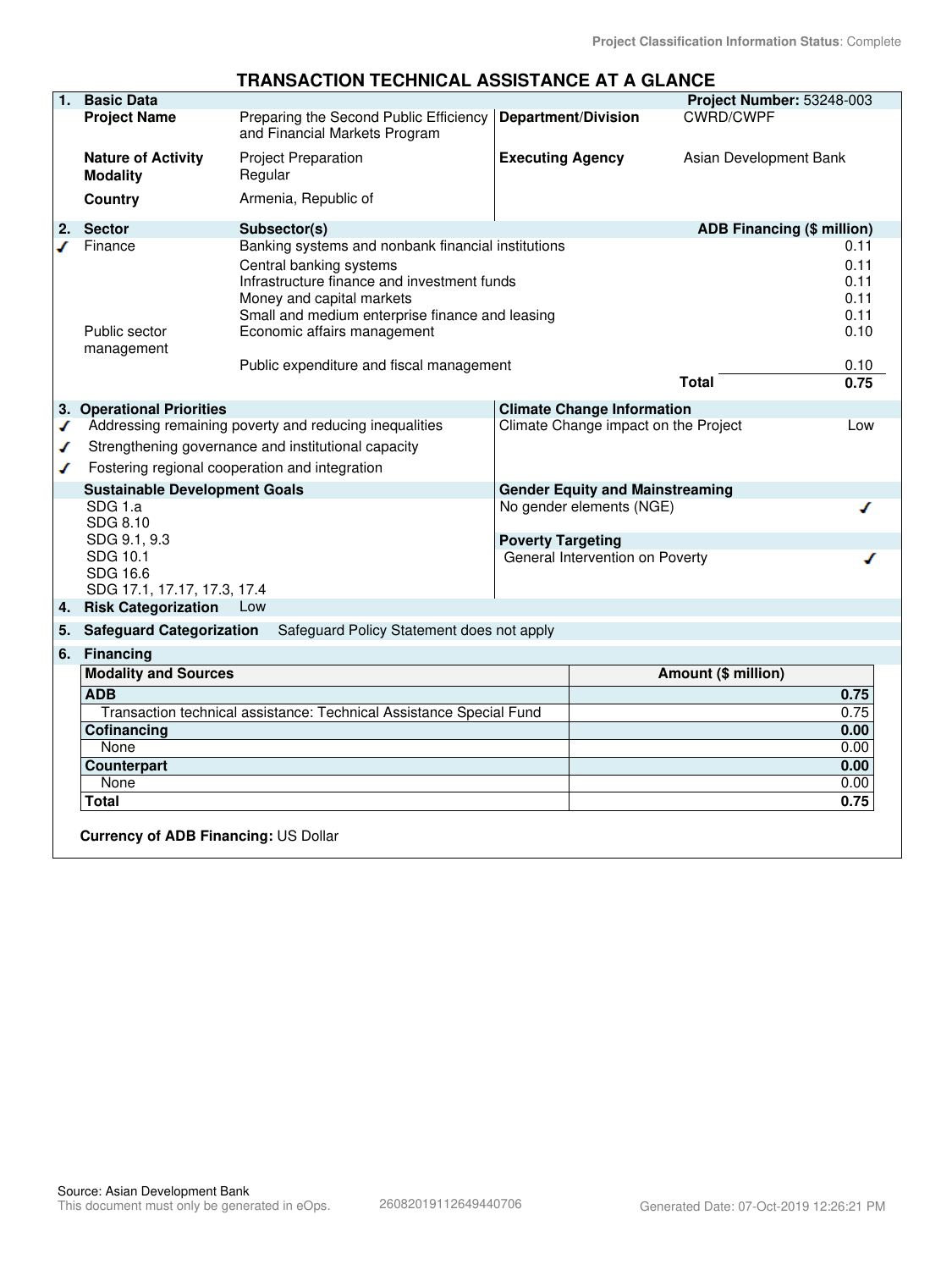## **I. THE ENSUING PROGRAM**

1. The proposed policy-based loan for the Second Public Efficiency and Financial Markets Program will help the Government of Armenia implement policy and institutional reforms that strengthen fiscal sustainability and support the development of financial and capital markets.<sup>1</sup> The proposed assistance is the second of this type of assistance by the Asian Development Bank (ADB) in Armenia, and aims to continue to (i) strengthen public debt and fiscal risk management to support the authorities' efforts toward fiscal consolidation and reducing financial risks in the economy; (ii) improve money market liquidity and financial market transparency by deepening the government securities market and improving the infrastructure for money markets; and (iii) help develop corporate debt and equity markets by enhancing corporate transparency and developing legislative frameworks for new instruments and investment vehicles. Medium-term reforms in these three policy areas were initiated under the Public Efficiency and Financial Markets Program (2017–2018), and the proposed program (2019–2021) will sustain previous reform achievements by finalizing newly initiated and complementary reform efforts.

2. The proposed assistance is closely aligned with ADB's forthcoming country partnership strategy, 2019–2023 and is included in ADB's country operations and business plan for Armenia, 2019–2021, which prioritizes helping Armenia to rebalance its economy toward more resilient and inclusive growth, through better and more sustainable mobilization of financial resources to private sector development.<sup>2</sup> The proposed ADB assistance is also in line with ADB's Strategy 2030, which prioritizes developing the financial sector and capital markets to support the development of the private sector and enhance financial stability (i.e. operational priority area to strengthen governance and institutional capacity).

#### **II. THE TECHNICAL ASSISTANCE**

#### **A. Justification**

3. To prepare and support the implementation of the Armenia Second Public Efficiency and Financial Markets Program, a transaction technical assistance (TA) is required, especially with regards to the Post-Program Engagement Framework. Through this TA, ADB will continue to flexibly provide strategic policy advice to the government.

#### **B. Outputs and Activities**

4. The proposed program will aim to strengthen public efficiency and deepen financial markets in Armenia. The TA and program will have three outputs. Experts will support decisionmaking and the technical development of reform proposals to promote these objectives. The required deliverables will be in most part confidential in a first instance, but stakeholder consultations will be vehicles for dissemination whenever appropriate.

 $\overline{a}$ 1 The government confirmed its request for ADB assistance in the January and March consultation missions. An initial design and monitoring framework is in Appendix 1. Transaction technical assistance (TA) will be provided for program preparation (accessible from the list of linked documents in Appendix 2).

<sup>2</sup> ADB. 2018. Country Operations Business Plan: Armenia, 2019*–*2021. Manila.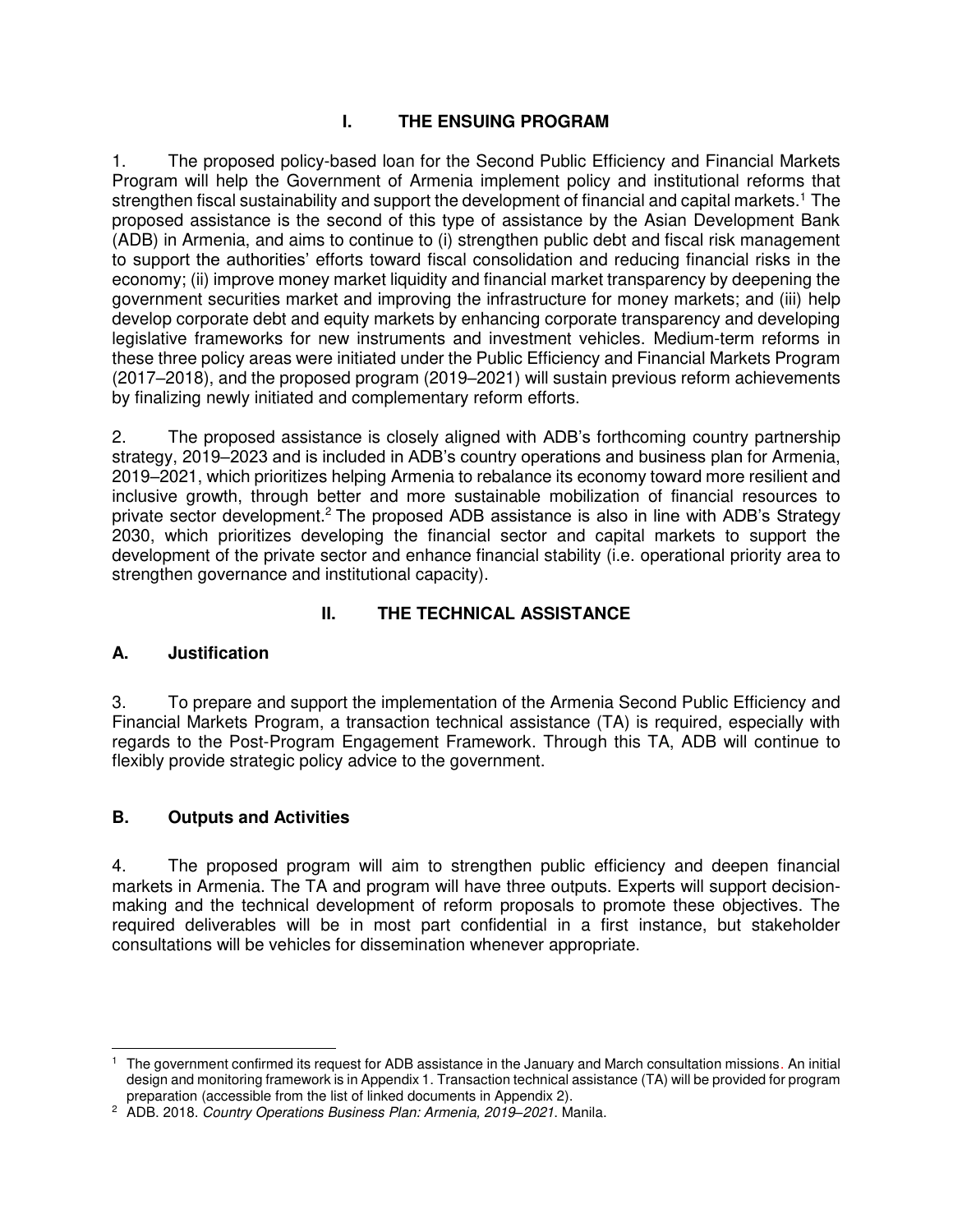5. **Output 1: Public debt policies and fiscal risk policies strengthened**. This output will continue to enhance fiscal discipline, transparency, and credibility. To this end, the TA will focus on three key reform areas: ensuring effective risk management function within the Fiscal Risk and Statistics Department of the MOF; promotion of fiscally responsible and development-relevant public-private partnerships (PPPs); and development of an effective public debt management strategy. To ensure sound fiscal risk management, the TA program will help ensure that adoption of the newly drafted Fiscal Risk management framework roadmap remains on-track whilst improving transparency in reporting and accounting of state-owned enterprises and completion of full-fledged risk vetting and monitoring of PPPs. The TA will promote development of fiscally responsible PPPs by assisting with promulgation of the PPP Government Decree and remaining secondary legislation as well as providing legal support to, if necessary, approve amendments to the current Procurement Law which facilitate the requirements of PPP transactions. Finally, in order to strengthen the public debt management function, the TA will support Public Debt Management Department (PDMD) in the implementation of the 2020–2022 Medium Term Debt Strategy (MTDS) and developing a MTDS update for 2021–2023. The TA will ensure gender inclusive training of MOF staff—including in the selection of trainees—to ensure institutionalization of the abovementioned functions. The main implementing agency will be the Ministry of Finance (MOF). The Ministry of Economy (MOE) will also be an implementing agency for this output.

6. **Output 2: The government securities market deepened and financial market infrastructure improved.** Under this output, the TA support will be centered around three key reform areas: developing financial and capital markets; improving cash and liquidity management and forecasting; and implementation of the Global Master Repo Agreement. To help develop financial markets, the TA will support MOF and CBA to jointly approve a full-fledged financial and capital markets development program. In order to improve cash management and forecasting, the TA will help PDMD finalize implementation of its time-bound Roadmap to improve Cash Management and support CBA in the approval of necessary regulations for AMX to offer bond switch action solutions. The TA will also help CBA complete the implementation of the time bound Global Master Repo Agreement Roadmap. The implementing agencies will be the MOF (through the PDMD) and the Central Bank of Armenia (CBA), with one key implementing partner: the Armenia Securities Exchange.

7. **Output 3: Enhancement of the investors base and corporate transparency supported.** This output will lay the foundations for further corporate market development efforts. Activities under this output include: development of the legal framework for new types of securities; strengthened corporate transparency standards; and ensuring the adoption of an effective insolvency framework. To develop a legal framework which is conducive to the issuance of new types of securities to broaden the investor base, the TA will support the CBA examining the regulatory and tax incentive and impediments to securities trading and issuance. The development of a joint government/CBA issue draft policy providing recommendations which promote different financial instruments in local currency and wholesale financing initiatives to promote financial transparency. In order to strengthen corporate transparency, the TA will support the establishment and operationalization of the Public Oversight Board and Chamber of Accountants and Auditors of Armenia as well as MOF assessment of options to increase transparency in the public procurement system. The benefits of a gender sensitive approach to staffing will be integrated in the TA's recommendations to the relevant authorities. Finally, in order to further strengthen the insolvency framework, the TA will support the government to maximize performance of the specialized courts for insolvency and suggest improvements in the insolvency legislation that ensure maximization of return to creditors in insolvency proceedings. The implementing agencies will be the CBA and the MOE, and two key implementing partners will be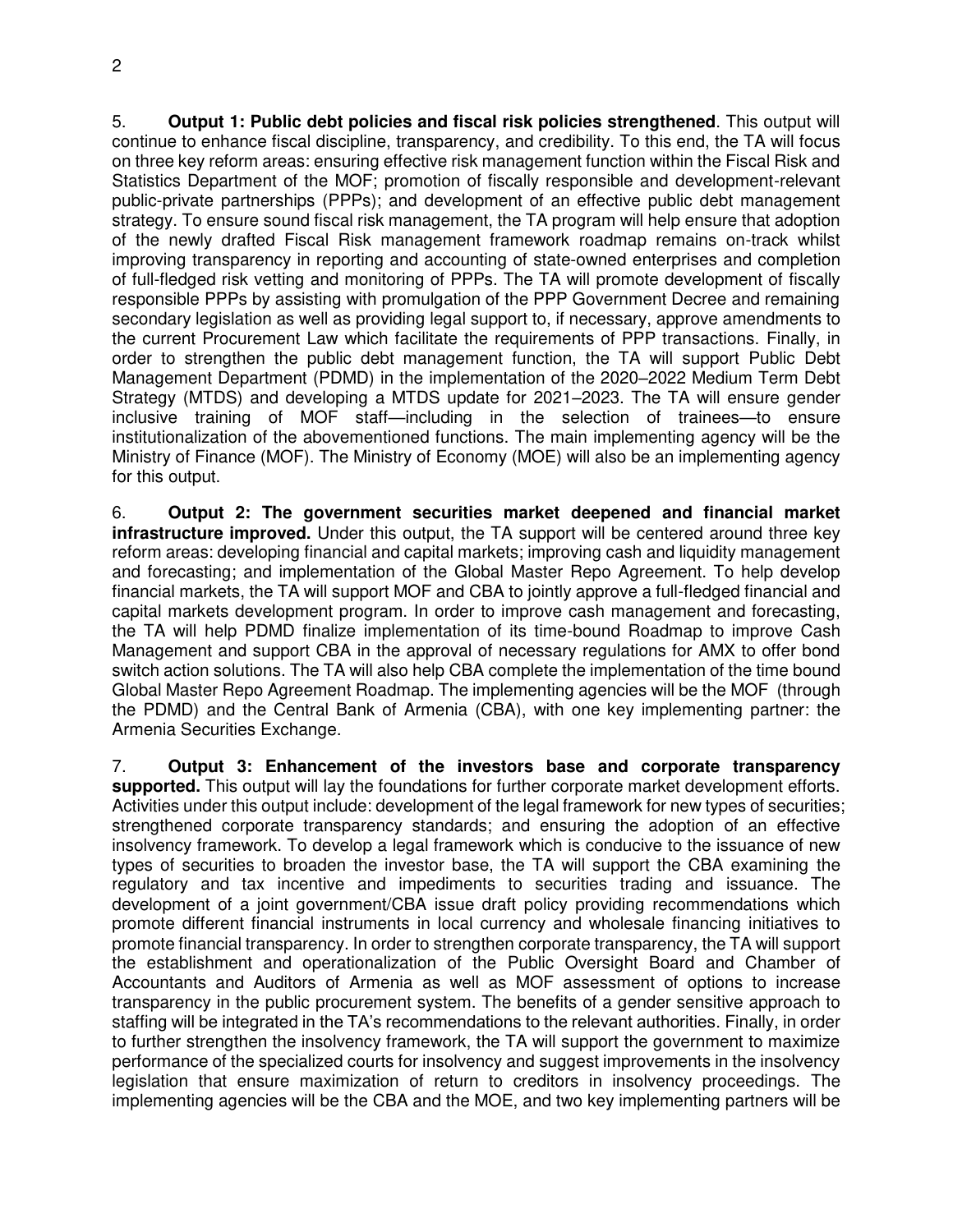the Armenia Securities Exchange and the recently established Financial Markets Association of Armenia.

8. The TA will help the government implement the program's policy actions. The government will be responsible to meet the policy actions. However, some of these will require technical skills and expertise, which may not be readily available within the government agencies. Further, international experience and alternative perspectives can help the government agencies find optimal solutions and overcome any issues that inhibit progress. Finally, implementing the policy conditions builds capacity within these government agencies, and this support can help entrench the reforms.

#### **C. Cost and Financing**

9. The TA is estimated to cost \$825,000, of which \$750,000 will be financed on a grant basis by ADB's Technical Assistance Special Fund (TASF-Other sources). The key expenditure items are listed in Appendix 1. The government will provide counterpart support in the form of counterpart staff, domestic transportation, provision of office space, and communication facilities for consultants. The government was informed that approval of the TA does not commit ADB to finance any ensuing project.

#### **D. Implementation Arrangements**

10. ADB will administer the TA. The TA is expected to be implemented from September 2019 to October 2021. The Central and West Asia Regional Department will select, supervise, and evaluate consultants, and procure goods, if applicable. The MOF will be the executing agency.

11. The MOF, MOE, and the CBA will be the implementing agencies. The TA will also have two key implementing partners: the Armenia Securities Exchange and the recently established Financial Markets Association of Armenia.

12. All disbursements under the TA will be made following ADB's Technical Assistance Disbursement Handbook (2010, as amended from time to time). The implementation arrangements are summarized in the table.

| <u>IIIIpicilientativii Analychicht</u> |                                                                          |                         |           |  |
|----------------------------------------|--------------------------------------------------------------------------|-------------------------|-----------|--|
| <b>Aspects</b>                         | <b>Arrangements</b>                                                      |                         |           |  |
| Indicative implementation period       | September 2019 to October 2021                                           |                         |           |  |
| Executing agency                       | ADB.                                                                     |                         |           |  |
| Implementing agencies                  | Central Bank of Armenia, Ministry of Economy, and Ministry of<br>Finance |                         |           |  |
| Consultants                            | To be selected and engaged by ADB                                        |                         |           |  |
|                                        | Firm: single source                                                      | <b>UNCTAD</b>           | \$90,000  |  |
|                                        | selection                                                                |                         |           |  |
|                                        | Individual: individual                                                   | International expertise | \$377,800 |  |
|                                        | selection                                                                | (15 person-months)      |           |  |
|                                        | Individual: individual                                                   | National expertise (19  | \$95,000  |  |
|                                        | selection                                                                | person-months)          |           |  |
| Disbursement                           | The TA resources will be disbursed following ADB's Technical             |                         |           |  |
|                                        | Assistance Disbursement Handbook (2010, as amended from time to          |                         |           |  |
|                                        | time).                                                                   |                         |           |  |

**Implementation Arrangements**

ADB = Asian Development Bank, TA = technical assistance, UNCTAD = United Nations Conference on Trade and Development.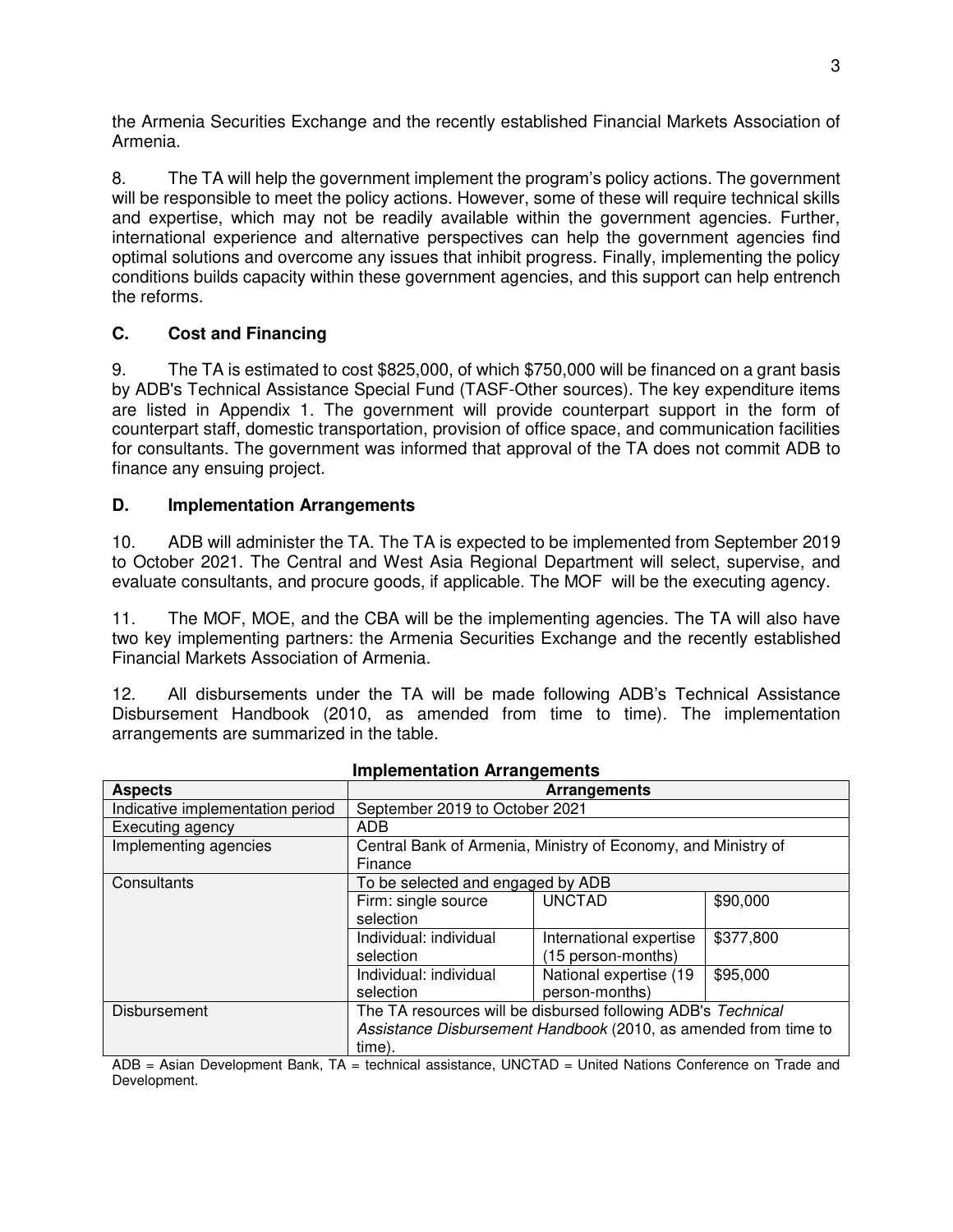Note: In line with para. 86 of the Staff Instructions on ADB-administered Consulting Services, the single source selection method is justified because UNCTAD is the developer of the debt management system in use by the Ministry of Finance. Source: Asian Development Bank.

13. **Consulting services.** ADB will engage the consultants following the ADB Procurement Policy (2017, as amended from time to time) and its associated project administration instructions and/or staff instructions.<sup>3</sup> A team of 16 specialists and one firm are required to meet the program's outputs and activities. Individual consultants will include at least seven international experts (for a total of 15 person-months) and nine national experts (for a total of 19 person-months). ADB will engage the services of international and national consultants, mostly on an individual basis and using a gender sensitive approach, as the required consultants' skills mix, and qualifications are diverse and difficult to source from one consulting firm. However, specialized entities will be engaged directly as firms for particular training activities (e.g., for the staff of the [PDMD] and the Fiscal Risks Management Department).

14. All consultants will be required to assess the gaps in and binding constraints to the financial sector development in their area of expertise, assess the arrangements in their particular area, and compare these with international best practice to help strengthen the policy matrix for consultations with the government, especially in connection with helping the government develop and approve a financial and capital markets development strategy. After the policy matrix has been agreed, the consultants will help the government implement the program. The terms of reference that follow and the proposed number of person-months and round trips are indicative.

 $\overline{a}$ <sup>3</sup> Terms of Reference for Consultants (accessible from the list of linked documents in Appendix 2).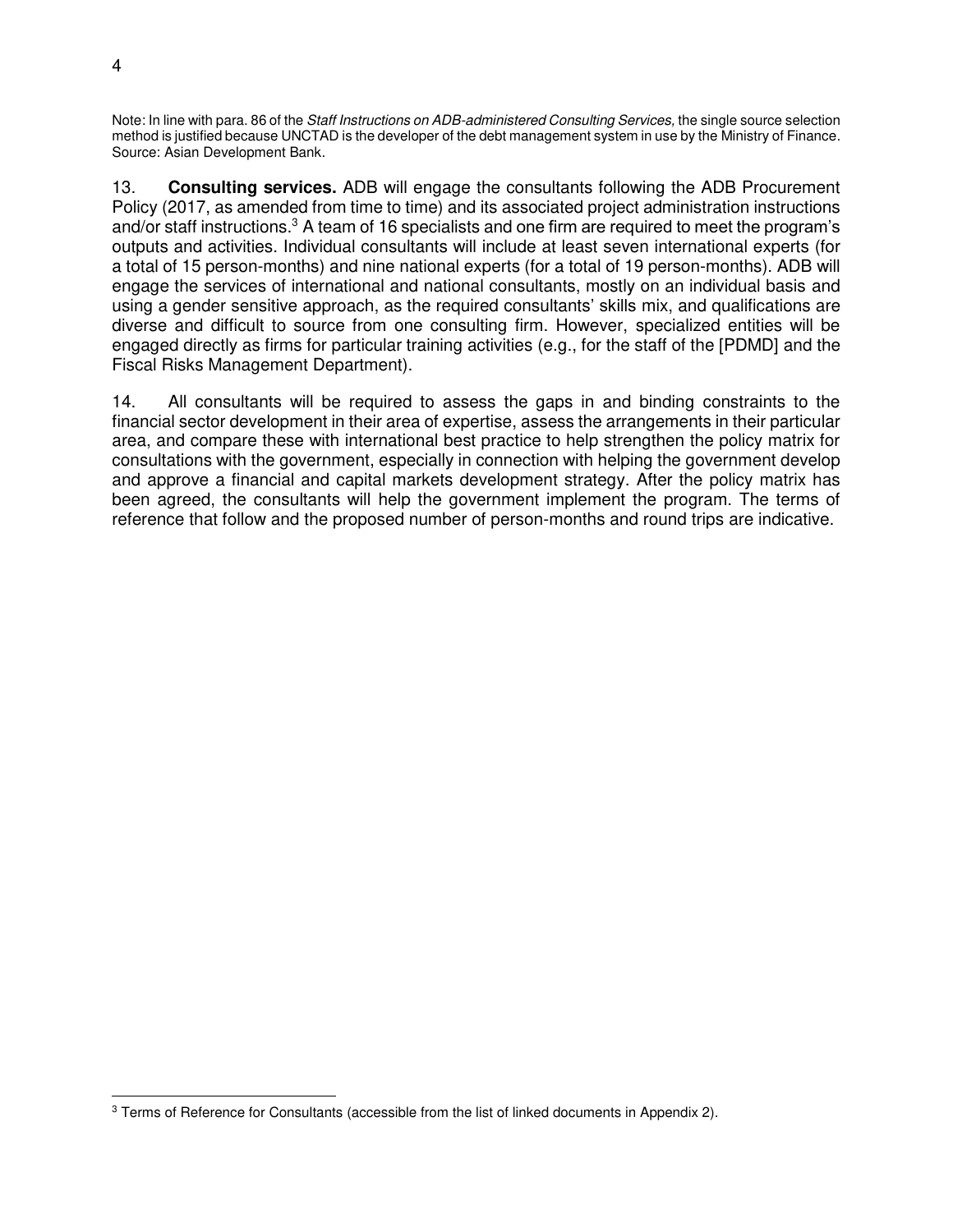#### **COST ESTIMATES AND FINANCING PLAN**

(\$'000)

| ι ν ν ν ν ι<br>Item<br>Amount                       |       |  |  |  |
|-----------------------------------------------------|-------|--|--|--|
| A. Asian Development Banka                          |       |  |  |  |
| Consultants                                         |       |  |  |  |
| Remuneration and per diem<br>a.                     |       |  |  |  |
| International consultants                           | 377.8 |  |  |  |
| ii. National consultants                            | 95.0  |  |  |  |
| Out-of-pocket expenditures<br>b.                    |       |  |  |  |
| i. International and local travel                   | 102.0 |  |  |  |
| ii. Reports and communications                      | 7.0   |  |  |  |
| iii. Miscellaneous administration and support costs | 0.2   |  |  |  |
| 2. Training, seminars, and conferences              |       |  |  |  |
| Facilitators<br>a.                                  | 90.0  |  |  |  |
| Venue rental and related facilities<br>b.           | 3.0   |  |  |  |
| 3.<br>Contingencies                                 | 75.0  |  |  |  |
| Total                                               | 750.0 |  |  |  |

Note: The technical assistance (TA) is estimated to cost \$825,000, of which \$750,000 will be financed on a grant basis by the Asian Development Bank. The government will provide counterpart support in the form of counterpart staff, office and housing accommodation, office supplies, secretarial assistance, domestic transportation, and other in-kind contributions. The value of these government contributions is estimated to account for about 9% of the total TA cost. a Financed by the Asian Development Bank's Technical Assistance Special Fund (TASF-other sources).

Source: Asian Development Bank estimates.